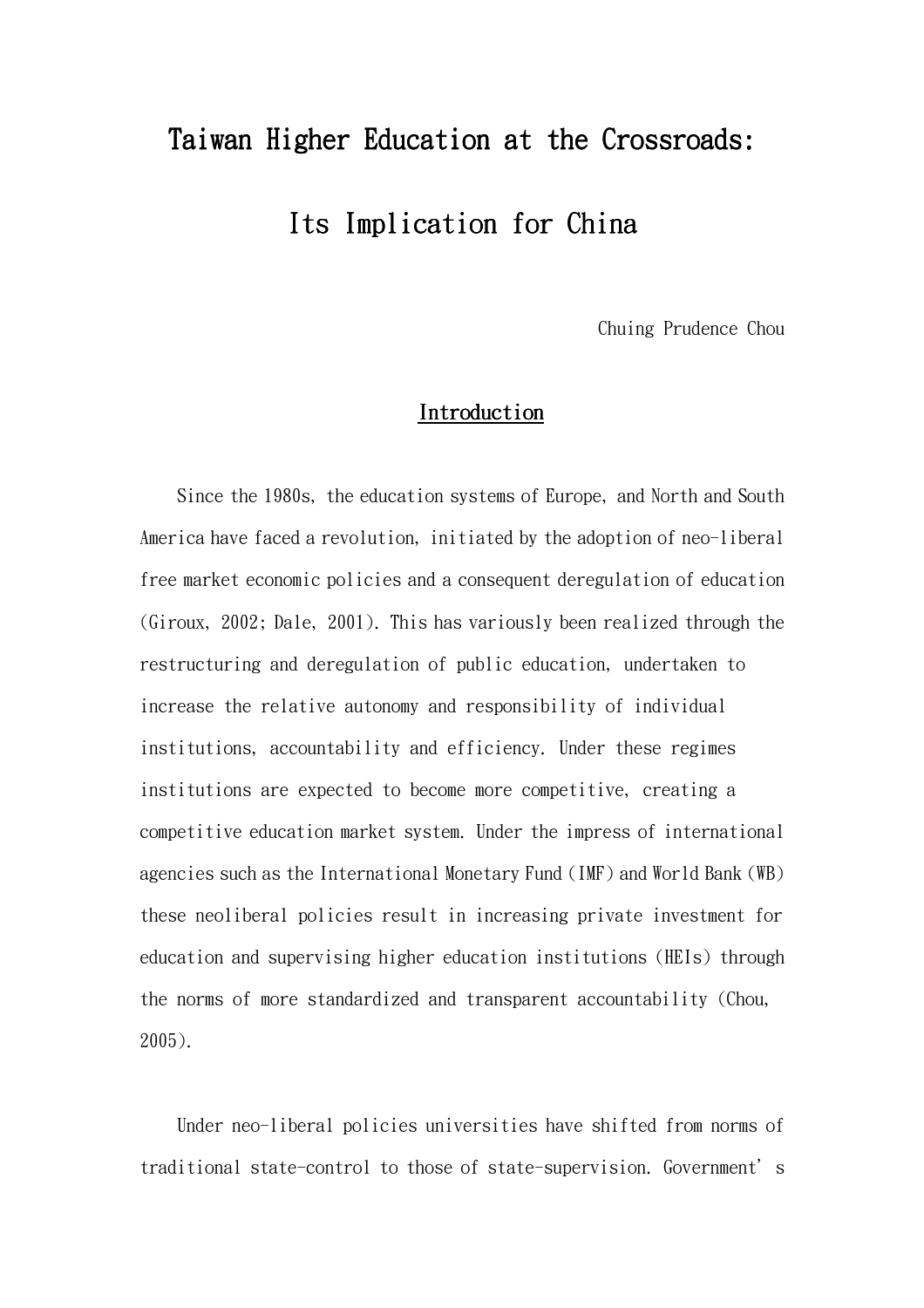role of initiating rules and regulations for HEIs now consists largely of specifying HEI funding standards. Market-oriented higher education is increasingly focused on issues of "competition" and "deregulation" including: developing performance-based funding schemes, increasing competition for faculty and student accountability, relocating social resources between HEIs, encouraging self-fundraising by universities, setting up more private institutions, and raising tuition fees. The policy sector holds that adopting market-oriented policies elevates the competitiveness of universities, induces cost-effective behaviour among HEI's, and increases efficiency for better education quality. These actions, it is held, improve autonomy within universities, and in the long run, can increase student awareness of their rights as consumers of an educational product.

The following discussion embraces Taiwanese and Chinese higher education reforms since 1990s, as they have strong cultural similarities and are responding to common domestic and foreign trends in the region. Their attempts to upgrade the world-class universities in each country are also controversial, due to the perceived influence of a strong neo-liberal ideology.

## Higher Education in Taiwan

After the lifting of martial law in 1987, higher education in Taiwan entered a stage of dramatic growth, part of a remarkable social and economic transformation. The number of universities and colleges expanded two- to three-fold over the past decade. Increasingly numbers of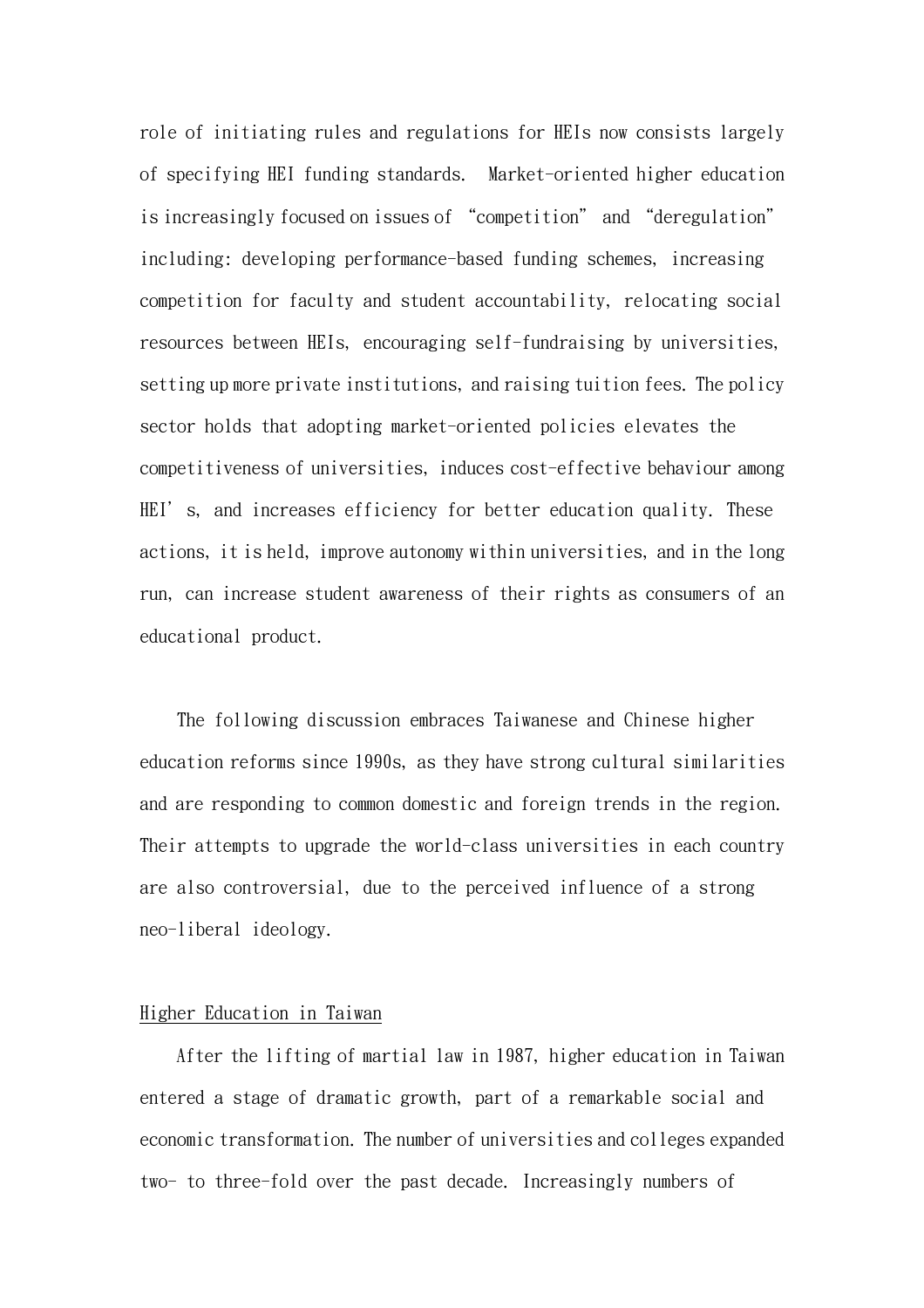government supported students were viewed as a public sector burden. Successive governments introduced market-oriented reforms to relieve government budgetary pressures and grant the HEI's greater autonomy. Inspired by Japanese education reforms in the 1980s, the Taiwanese government set up an Executive Yuan Educational Reform Committee (1994-96), amended The University Acts in 1994, revised them in 2005 based on deregulation, and pushed institutional administrative funds onto public universities (1996) to increase efficiency. These measures sought to introduce market dynamics into Taiwanese higher education.

## Higher Education in China

China also underwent a dramatic change as a result of implementing a market economy and open-door policy in the early 1990s. To respond to the demands of rapid economic growth (averaging 8% GDP growth per annum over two decades) as well as international competition, Chinese higher education changes included: rapid expansion of enrolments, structural reforms, deregulation, privatization and quality improvement (Huang, 2005; Min, 2005).

Traditionally focusing on elite education, the Chinese government has shifted its attention to the improvement of education quality at the primary and secondary levels. Simultaneously massive restructuring of HEI's took pace in an effort to increase shared responsibilities and relocate powers to the provincial and local levels. While funding from the Ministry of Education (MOE) and other central government agencies remains the main source of financing for universities and colleges, massive higher education enrolments in higher education and continued